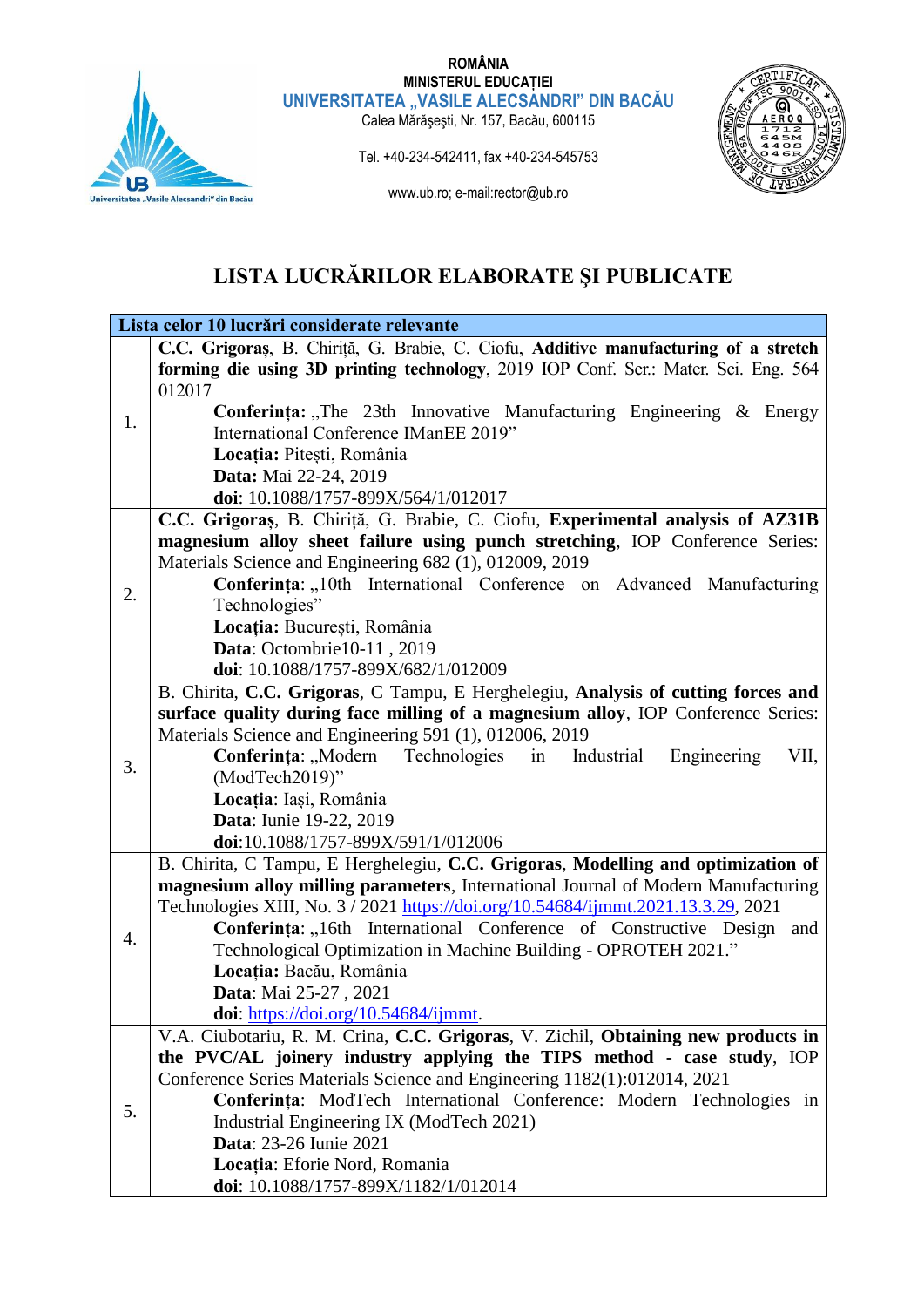|     | C.C. Grigoras, B. Chirita, G. Brabie, A Python and Java software approach for 2.5                                       |
|-----|-------------------------------------------------------------------------------------------------------------------------|
| 6.  | axes, self-adaptive stretch forming process and IoT solution, IOP Conference Series                                     |
|     | Materials Science and Engineering, 968 012029, 2020                                                                     |
|     | Conferința: 6th International Conference on Advanced Manufacturing                                                      |
|     | <b>Engineering and Technologies</b>                                                                                     |
|     | Data: 9-11 Septembrie 2020                                                                                              |
|     | Locația: Galați, România                                                                                                |
|     | doi: http://dx.doi.org/10.1088/1757-899X/968/1/012029                                                                   |
|     | C.C. Grigoras, B. Chirita, G. Brabie, V. Zichil, E. Herghelegiu, C. Tampu, V.A.                                         |
|     | Ciubotariu, High-pressure water jet cutting of S235JR steel alloy. Influence of                                         |
|     | process parameters on dimensional accuracy, IOP Conference Series Materials                                             |
|     | Science and Engineering 1182(1):012027, 10.1088/1757-899X/1182/1/012027, 2021                                           |
| 7.  | Conferința: 23rd ModTech International Conference: Modern Technologies in                                               |
|     | Industrial Engineering IX (ModTech 2021)                                                                                |
|     | <b>Data: 26 Iunie 2021</b>                                                                                              |
|     | Locația: Eforie Nord, România                                                                                           |
|     | doi: 10.1088/1757-899X/1182/1/012027<br>C.C. Grigoras, V.A. Ciubotariu, V. Zichil, C. Tampu, E Herghelegiu, B. Chirita, |
|     | Stretch forming using heated die, Journal of Engineering Studies and Research                                           |
|     | 27(4):24-29, 10.29081/jesr.v27i4.295, 2021                                                                              |
|     | Conferința: "16th International Conference of Constructive Design and                                                   |
| 8.  | Technological Optimization in Machine Building - OPROTEH 2021."                                                         |
|     | Locația: Bacău, România                                                                                                 |
|     | Data: Mai 25-27, 2021                                                                                                   |
|     | doi:10.29081/jesr.v27i4.295, 2021                                                                                       |
|     | L.D. Dobreci, V. Zichil, E. Nechita, C.C. Grigoras, V.A. Ciubotariu, Extracorporeal                                     |
|     | Shockwave Applicator for Spinal Pain and Muscular Contracture: A New Design                                             |
| 9.  | Approach, Applied Science 10(23) 2020                                                                                   |
|     | Revista cotata ISI: factor de impact 2.679                                                                              |
|     | doi:10.3390/app10238710                                                                                                 |
| 10. | C.C. Grigoras, V. Zichil, B. Chirita, V.A. Ciubotariu, Adaptive Stretch-Forming                                         |
|     | Process: A Computer Vision and Statistical Analysis Approach, Machines                                                  |
|     | 9(12), 2021                                                                                                             |
|     | Revista cotata ISI: factor de impact 2.428                                                                              |
|     | doi:10.3390/machines9120357                                                                                             |

### **Teza de doctorat**

**Cosmin Constantin GRIGORAŞ, 2016.** *"Contribuții teoretice și experimentale privind calitatea suprafețelor obținute prin prelucrarea combinată prin așchiere și deformare plastică a aliajului de magneziu AZ31B-F"*, Coordonator științific, Prof. dr. ing. Gheorghe BRABIE, Universitatea "Vasile ALECSANDRI" din Bacău;

- 1. - susținere publică la Universitatea "Vasile ALECSANDRI" din Bacău, în 04.11.2016;
	- în baza Ordinului Ministrului Educației Naționale, nr. 3148 din 30.01.2017 a fost emisă diploma de doctor Seria J, Nr. 0027051 / 04.06.2018, în **Domeniul Inginerie Industrială**.

## **Carti si capitole in carti**

1. **C.C. Grigoraș**, Rezistenta Materialelor I – note de curs, Alma Mater – Bacău, 2022, ISBN: 978-606-527-689-5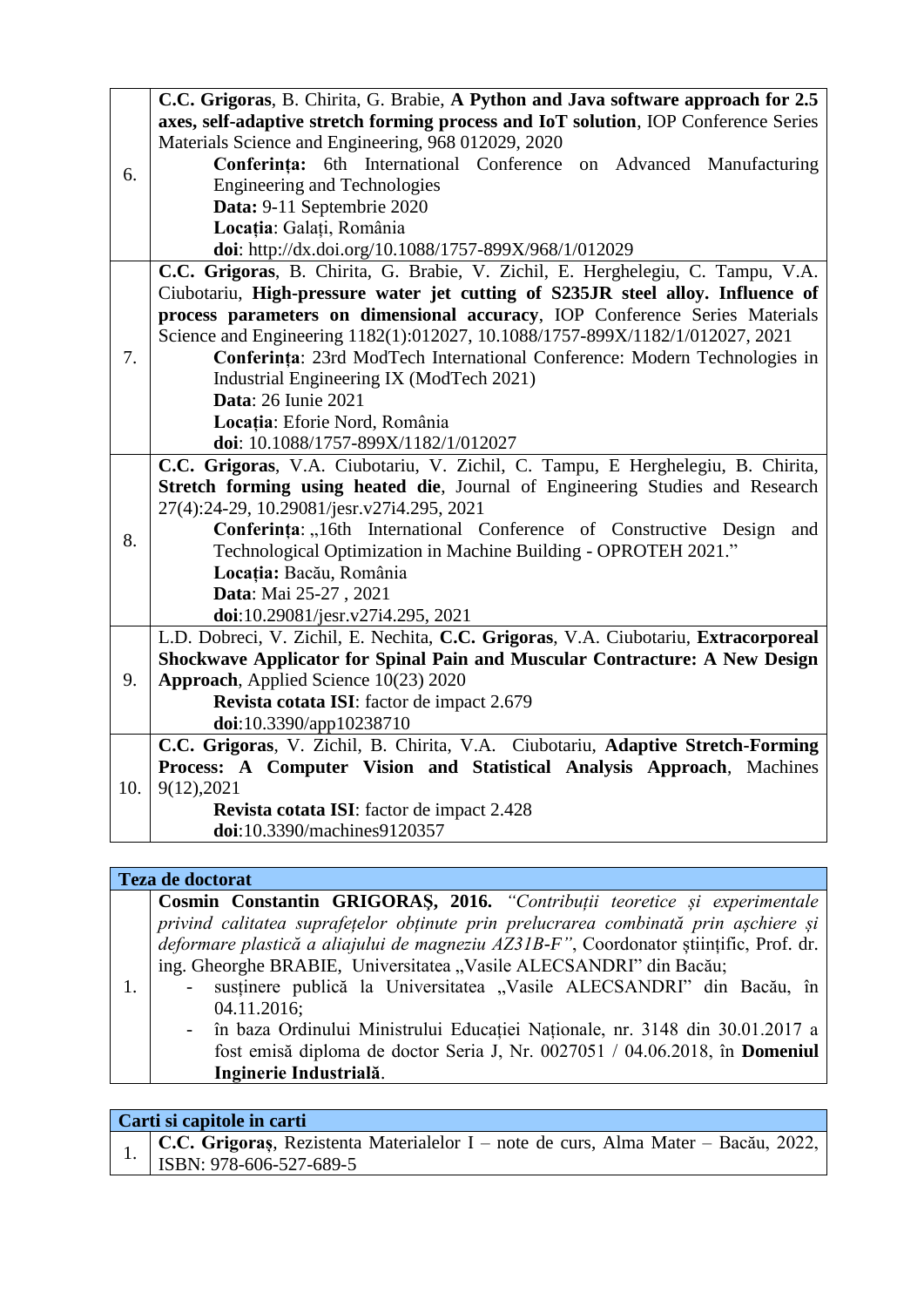

#### **ROMÂNIA MINISTERUL EDUCAȚIEI** UNIVERSITATEA "VASILE ALECSANDRI" DIN BACAU

Calea Mărăşeşti, Nr. 157, Bacău, 600115

Tel. +40-234-542411, fax +40-234-545753



www.ub.ro; e-mail:rector@ub.ro

|                 | Articole / studii in extenso, apărute in lucrări ale principalelor conferințe internaționale                                                      |  |  |
|-----------------|---------------------------------------------------------------------------------------------------------------------------------------------------|--|--|
| de specialitate |                                                                                                                                                   |  |  |
| 1.              | C.C. Grigoraș, G Brabie, B Chirita - The influence of milling-burnishing successive                                                               |  |  |
|                 | and simultaneous processes on the surface roughness, IOP Conference Series:                                                                       |  |  |
|                 | Materials Science and Engineering, vol. 145, Article number 022010, 2016, ISSN:                                                                   |  |  |
|                 | 1757-8981                                                                                                                                         |  |  |
|                 | <b>Accession Number: WOS:000396437600010,,</b>                                                                                                    |  |  |
|                 | Conferința: "International Conference on Modern Technologies in Industrial                                                                        |  |  |
|                 | Engineering IV (ModTech)"                                                                                                                         |  |  |
|                 | Locația: Iași, România                                                                                                                            |  |  |
|                 | <b>Date:</b> Iunie 15-18, 2016                                                                                                                    |  |  |
|                 | doi:10.1088/1757-899X/145/2/022010 (ISI Proceedings Paper)<br>C.C. Grigoras, G Brabie, B Chirita - The influence of milling-burnishing successive |  |  |
|                 | and simultaneous processes on the surface roughness, IOP Conference Series:                                                                       |  |  |
|                 | Materials Science and Engineering, vol. 145, Article number 022010, 2016, ISSN:                                                                   |  |  |
|                 | 1757-8981                                                                                                                                         |  |  |
|                 | Accession Number: WOS:000396437600010,,                                                                                                           |  |  |
| 2.              | Conferința: "International Conference on Modern Technologies in Industrial                                                                        |  |  |
|                 | Engineering IV (ModTech)"                                                                                                                         |  |  |
|                 | Locația: Iași, România                                                                                                                            |  |  |
|                 | <b>Date:</b> Iunie 15-18, 2016                                                                                                                    |  |  |
|                 | doi:10.1088/1757-899X/145/2/022010 (ISI Proceedings Paper)                                                                                        |  |  |
|                 | C.C. Grigoraș, G Brabie - The influence of milling parameters on the material                                                                     |  |  |
|                 | hardness in the case of magnesium alloy AZ61A, IOP Conference Series: Materials                                                                   |  |  |
|                 | Science and Engineering, vol. 95, 012023, 2015                                                                                                    |  |  |
| 3.              | Conferința: "3rd International Conference on Modern Technologies in                                                                               |  |  |
|                 | Industrial Engineering (ModTech)"                                                                                                                 |  |  |
|                 | Locația: Mamaia, România                                                                                                                          |  |  |
|                 | Data: Iunie 17-20, 2015                                                                                                                           |  |  |
|                 | doi: 10.1088/1757-899X/95/1/012023 (ISI Proceedings)<br>C.C. Grigoras, G Brabie - The influence of milling parameters on the surface              |  |  |
|                 | roughness in the case of magnesium alloy AZ61A, International Journal of Modern                                                                   |  |  |
|                 | Manufacturing Technologies, Vol. VII, No. 2, p. 57-61, 2015, ISSN 2067-3604                                                                       |  |  |
| 4.              | Indexat in 5 baze de date internaționale (Scopus; Index Copernicus                                                                                |  |  |
|                 | Google<br>Scholar; China<br>National<br>International; Iet-Inspec;<br>Knowledge                                                                   |  |  |
|                 | Infrastructure)                                                                                                                                   |  |  |
|                 | Brabie, G. and C.C. Grigoras, Analysis of the surface quality obtained in the case of                                                             |  |  |
|                 | milling-burnishing combined process. PRODUCTICA Scientific Sessions, Vol. 7,                                                                      |  |  |
| 5.              | No. 1: p. 237-245, 2015, ISSN 2067-2160                                                                                                           |  |  |
|                 | Conferința: "Integration of Research and Innovation in Bussiness Envirorment"                                                                     |  |  |
|                 | Locația: București, Romania                                                                                                                       |  |  |
|                 | Data: Mai 29, 2005                                                                                                                                |  |  |
| 6.              | Brabie G., C.C. Grigoraș, A. D. Rizea, C. Cărăușu, A. L. Chicea, C. Maier, Review of                                                              |  |  |
|                 | the present technological advance in the field of water jet cutting, Journal                                                                      |  |  |
|                 | Proceedings in Manufacturing Systems 2018, vol 13, number 4, p 165-170, ISSN 2027-                                                                |  |  |